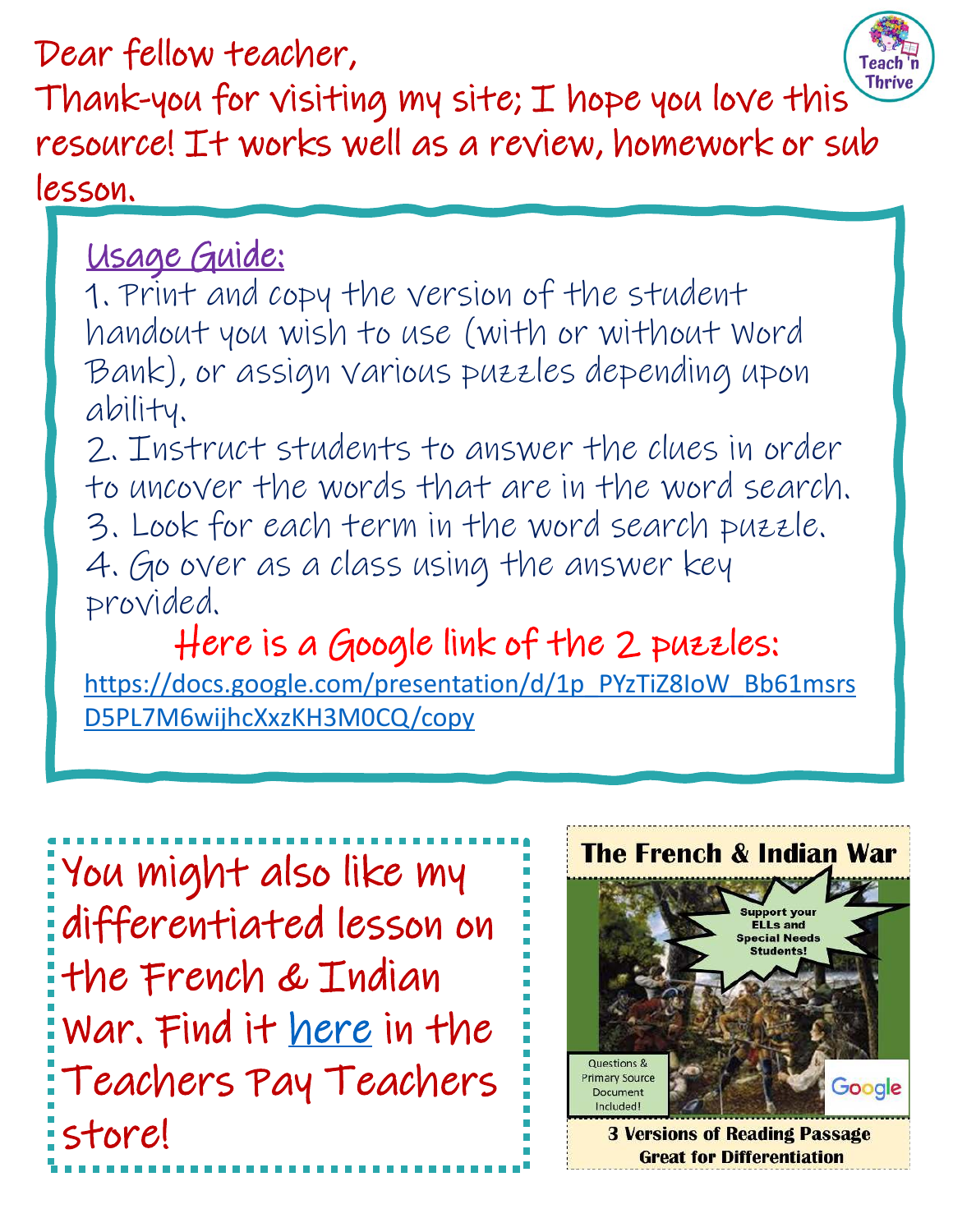

Use the clues and the word bank to fill in the terms. The first letter has been provided.

| N | Original Settlers (aka "Indians")                          |
|---|------------------------------------------------------------|
|   | First successful English colony                            |
|   | Major Cash Crop                                            |
| Н | First Elective Legislative Body in Colonies                |
| P | Landing spot of Pilgrims                                   |
| P | Had First Thanksgiving                                     |
| P | English Separatist group that founded Massachusetts Colony |
|   | Puritan dissenter expelled from Massachusetts              |
|   | Person bound to service for a limited number of years      |
| D | Original colonial power in control of New York             |
| R | Founder of Rhode Island                                    |
| W | Founder of Pennsylvania                                    |
| G | Southernmost colony of the 13 colonies                     |
|   | Number of English Colonies                                 |

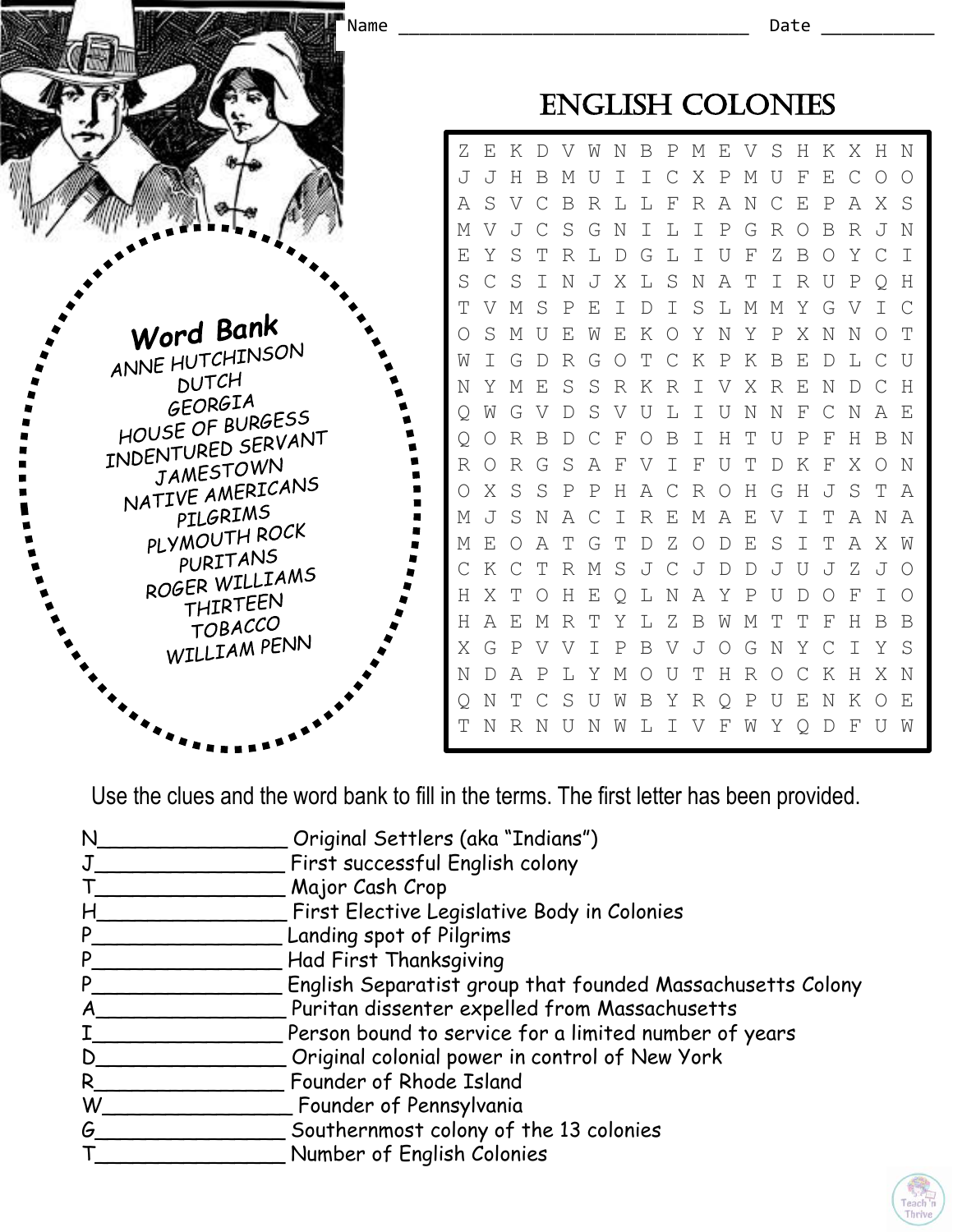

| N  | Original Settlers (aka "Indians")                          |
|----|------------------------------------------------------------|
|    | First successful English colony                            |
|    | Major Cash Crop                                            |
| H  | First Elective Legislative Body in Colonies                |
| P  | Landing spot of Pilgrims                                   |
| P  | Had First Thanksgiving                                     |
| P  | English Separatist group that founded Massachusetts Colony |
| A  | Puritan dissenter expelled from Massachusetts              |
|    | Person bound to service for a limited number of years      |
| D  | Original colonial power in control of New York             |
| R. | Founder of Rhode Island                                    |
| W  | Founder of Pennsylvania                                    |
| G  | Southernmost colony of the 13 colonies                     |
|    | Number of English Colonies                                 |

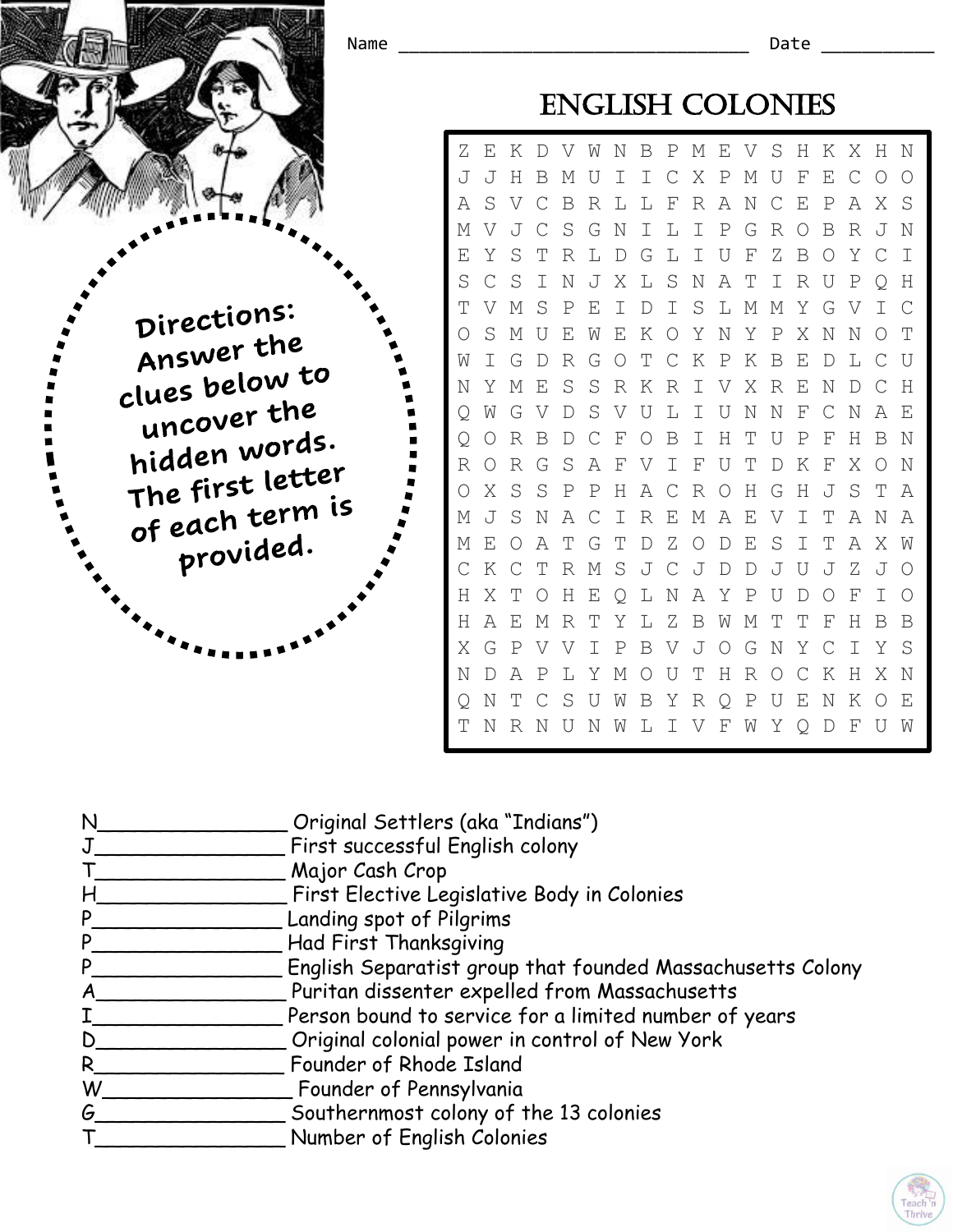

Native Americans - Original Settlers (aka "Indians") Jamestown - First successful English colony Tobacco - Major Cash Crop House of Burgess - First Elective Legislative Body in Colonies Plymouth Rock - Landing spot of Pilgrims Pilgrims - Had First Thanksgiving Puritans - English Separatist group that founded Massachusetts Colony Anne Hutchinson - Puritan dissenter expelled from Massachusetts Indentured servant - Person bound to service for a limited number of years Dutch - Original colonial power in control of New York Roger Williams - Founder of Rhode Island Will Penn - Founder of Pennsylvania Georgia - Southernmost colony of the 13 colonies Thirteen - Number of English Colonies